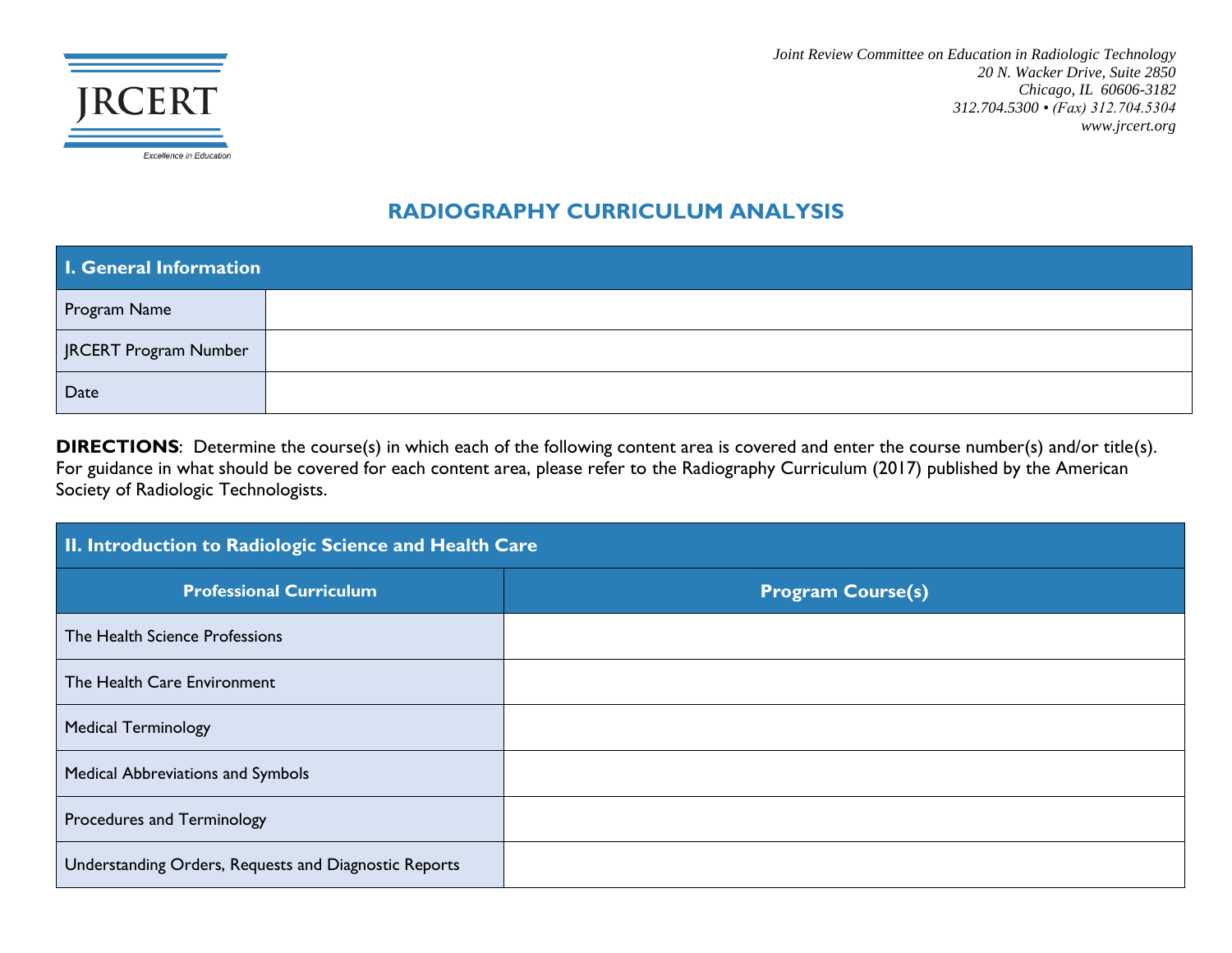| <b>Hospital Organizations</b>            |  |
|------------------------------------------|--|
| Radiology Organizations                  |  |
| Accreditation                            |  |
| <b>Regulatory Agencies</b>               |  |
| <b>Professional Credentialing</b>        |  |
| Professional Organizations               |  |
| Professional Development and Advancement |  |

| <b>III. Ethics and Law in the Radiologic Sciences</b> |                          |
|-------------------------------------------------------|--------------------------|
| <b>Professional Curriculum</b>                        | <b>Program Course(s)</b> |
| <b>Ethics and Ethical Behavior</b>                    |                          |
| Ethical Issues in Health Care                         |                          |
| Legal Issues                                          |                          |
| Legal Doctrines and Standards                         |                          |
| <b>Patient Consent</b>                                |                          |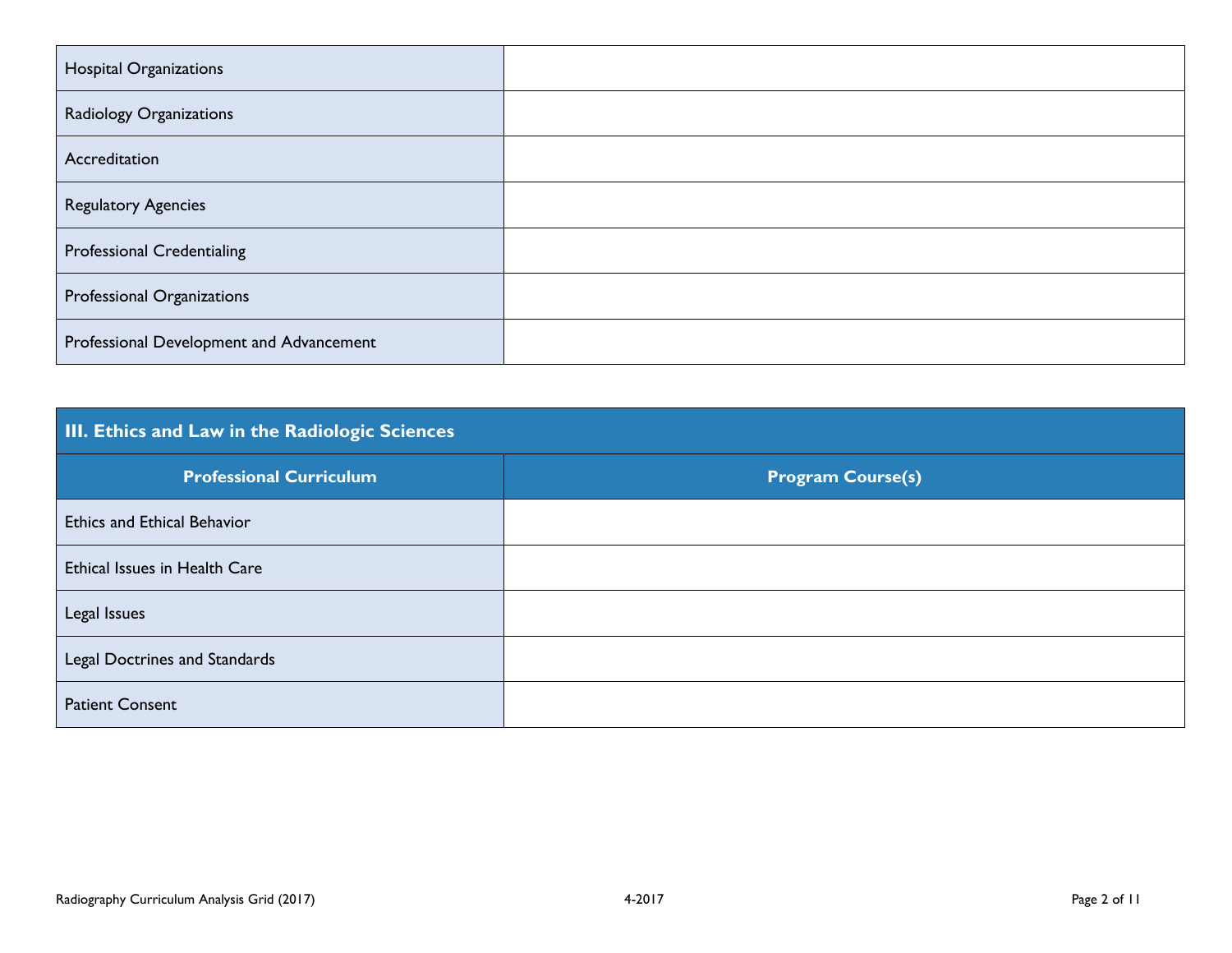| IV. Human Anatomy and Physiology          |                          |
|-------------------------------------------|--------------------------|
| <b>Professional Curriculum</b>            | <b>Program Course(s)</b> |
| <b>Anatomical Nomenclature</b>            |                          |
| <b>Chemical Composition</b>               |                          |
| <b>Cell Structure and Genetic Control</b> |                          |
| Metabolism                                |                          |
| <b>Tissues</b>                            |                          |
| Skeletal System                           |                          |
| Muscular System                           |                          |
| Nervous System                            |                          |
| Sensory System                            |                          |
| <b>Endocrine System</b>                   |                          |
| <b>Digestive System</b>                   |                          |
| Cardiovascular System                     |                          |
| Lymphatic System and Immunity             |                          |
| Respiratory System                        |                          |
| Urinary System                            |                          |
| Reproductive System                       |                          |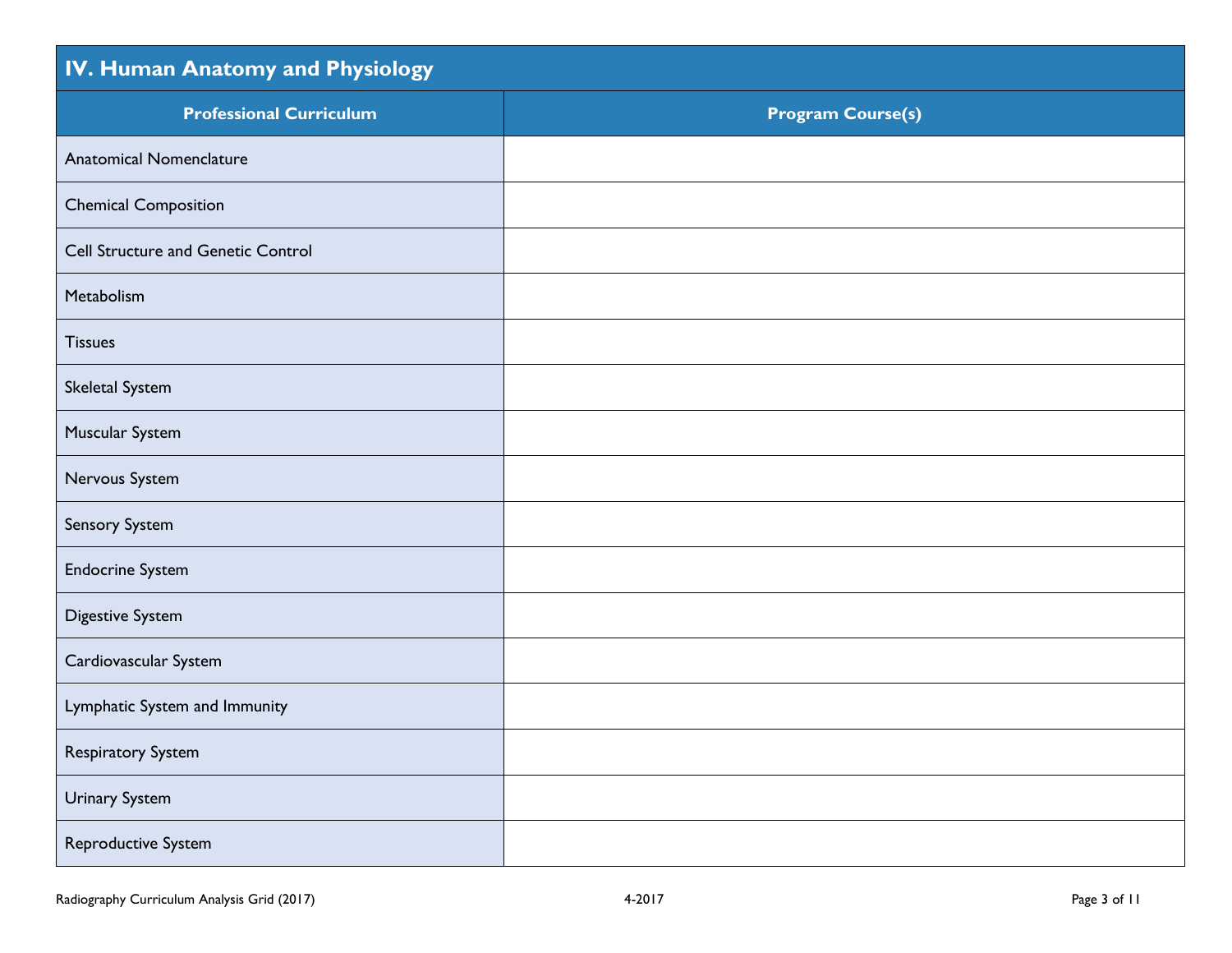| Introduction to Sectional Anatomy |  |
|-----------------------------------|--|
|-----------------------------------|--|

| V. Pharmacology and Venipuncture                                        |                          |
|-------------------------------------------------------------------------|--------------------------|
| <b>Professional Curriculum</b>                                          | <b>Program Course(s)</b> |
| Drug Nomenclature                                                       |                          |
| Drug Classification                                                     |                          |
| General Pharmacologic Principles                                        |                          |
| Six Rights of Drug Safety                                               |                          |
| Drug Categories Relevant to Radiography (Uses and Impact<br>on Patient) |                          |
| <b>Contrast Agents</b>                                                  |                          |
| Routes of Drug Administration                                           |                          |
| Venipuncture                                                            |                          |
| <b>Current Practice Status</b>                                          |                          |

| <b>VI. Imaging Equipment</b>   |                          |  |
|--------------------------------|--------------------------|--|
| <b>Professional Curriculum</b> | <b>Program Course(s)</b> |  |
| X-ray Circuit                  |                          |  |
| Radiographic Equipment         |                          |  |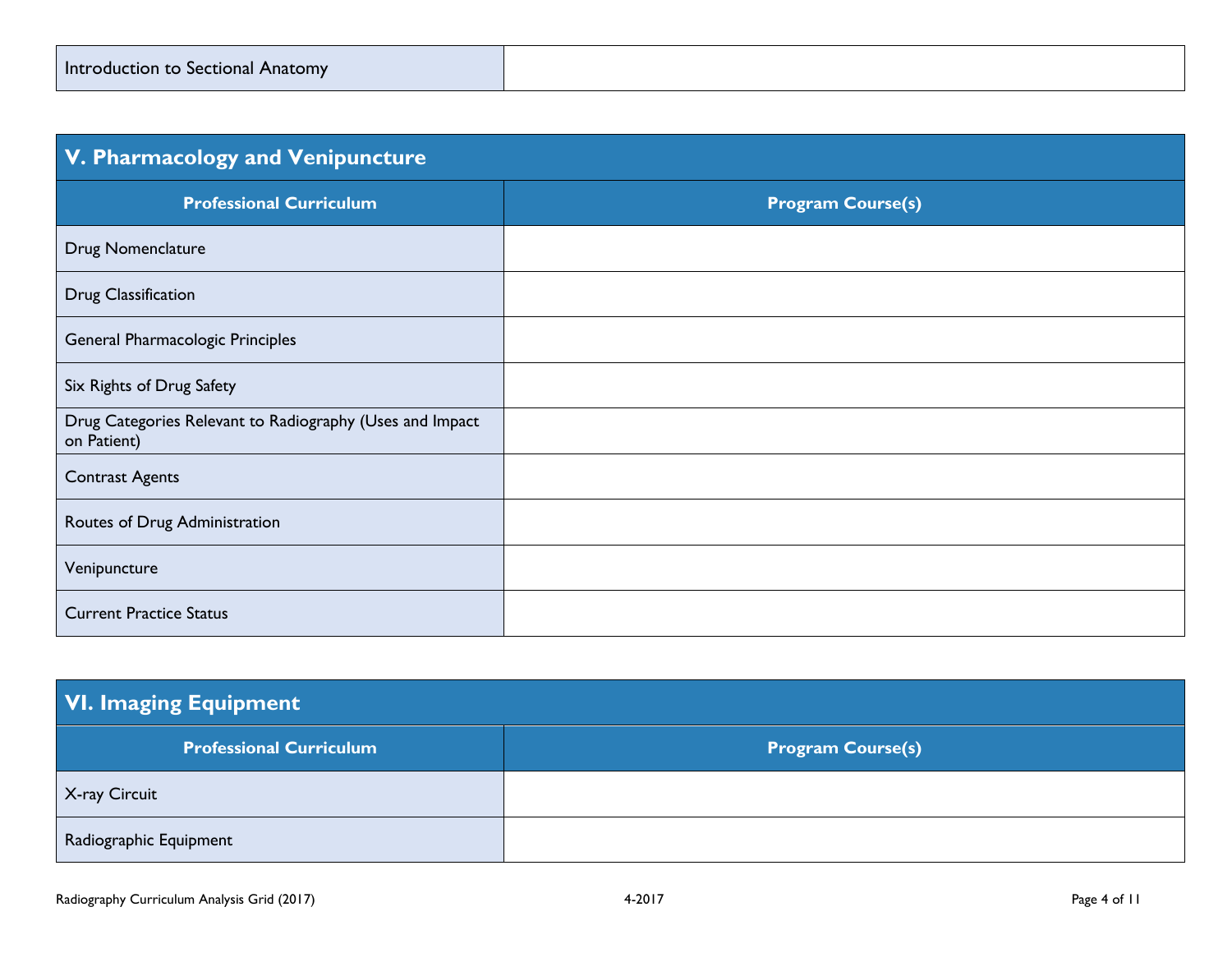| Diagnostic X-ray Tubes      |  |
|-----------------------------|--|
| Fluoroscopy                 |  |
| Overview of Quality Control |  |

### **VII. Radiation Production and Characteristics**

| <b>Professional Curriculum</b>     | <b>Program Course(s)</b> |
|------------------------------------|--------------------------|
| Structure of the Atom              |                          |
| Nature of Radiation                |                          |
| X-ray Production                   |                          |
| Interaction of Photons with Matter |                          |

## **VIII. Principles of Exposure and Image Production**

| <b>Professional Curriculum</b> | <b>Program Course(s)</b> |
|--------------------------------|--------------------------|
| <b>Exposure Factors</b>        |                          |
| Receptor Exposure              |                          |
| Differential Absorption        |                          |
| <b>Spatial Resolution</b>      |                          |
| Shape Distortion               |                          |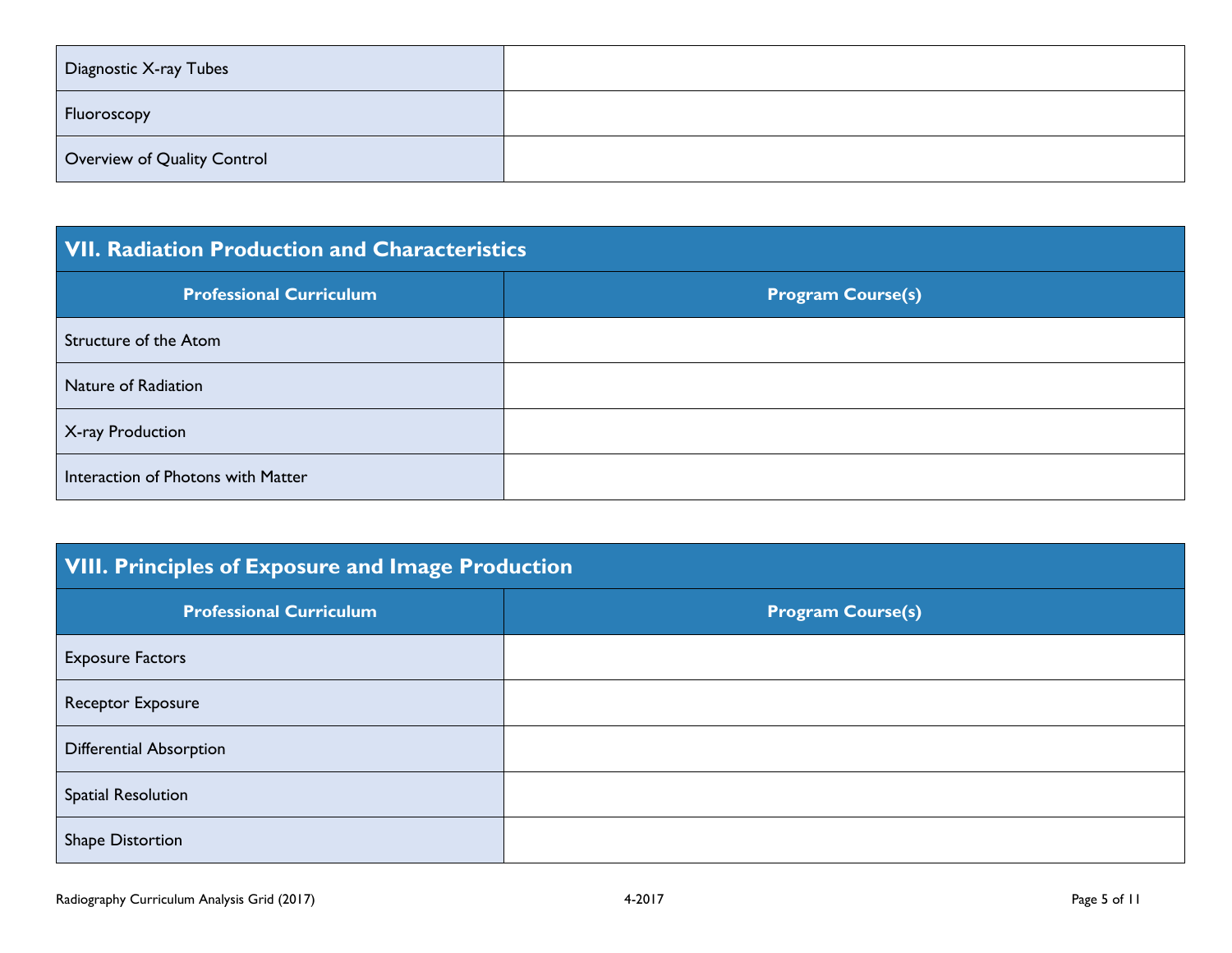| Magnification                      |  |
|------------------------------------|--|
| <b>Beam Restriction</b>            |  |
| <b>Beam Filtration</b>             |  |
| <b>Scatter Radiation</b>           |  |
| Grids                              |  |
| <b>Exposure Factor Formulation</b> |  |

|  | IX. Digital Image Acquisition and Display |  |
|--|-------------------------------------------|--|
|  |                                           |  |

| <b>Professional Curriculum</b> | <b>Program Course(s)</b> |
|--------------------------------|--------------------------|
| Image Acquisition              |                          |
| <b>Initial Processing</b>      |                          |
| <b>Post Processing</b>         |                          |
| Image Acquisition Errors       |                          |
| <b>Quality Management</b>      |                          |
| Image Display                  |                          |
| Data Management                |                          |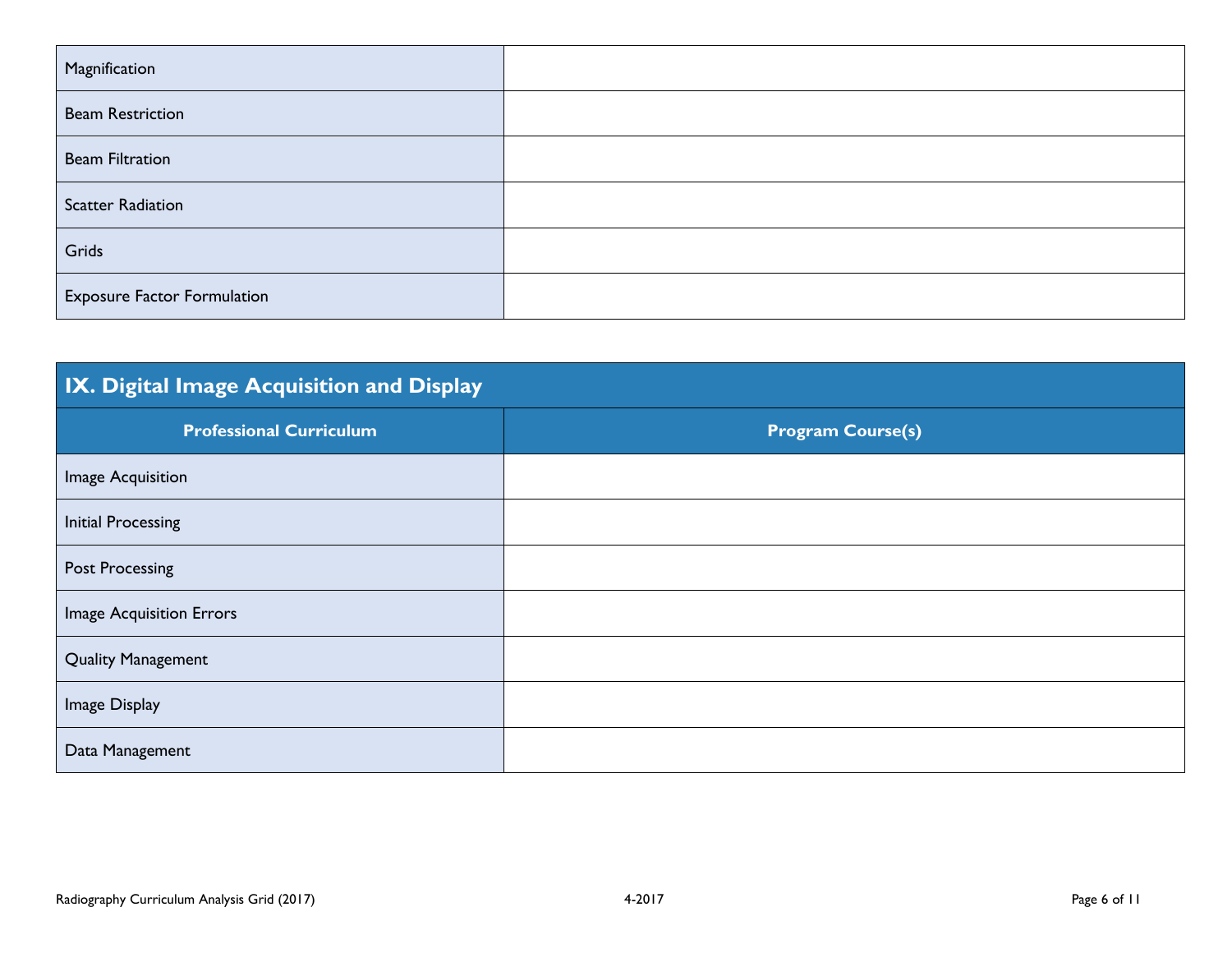# **X. Image Analysis Professional Curriculum Program Course(s)** Image Appearance Standards Imaging Standards Image Appearance Characteristics Procedural Factors Corrective Action

### **XI. Radiation Biology**

| <b>Professional Curriculum</b>        | <b>Program Course(s)</b> |
|---------------------------------------|--------------------------|
| Introduction                          |                          |
| Molecule                              |                          |
| Basic cellular biology                |                          |
| Types of ionizing radiation           |                          |
| Sources of medical radiation exposure |                          |
| Other sources of radiation exposure   |                          |
| Radiation Energy Transfer             |                          |
| <b>Radiation Effects</b>              |                          |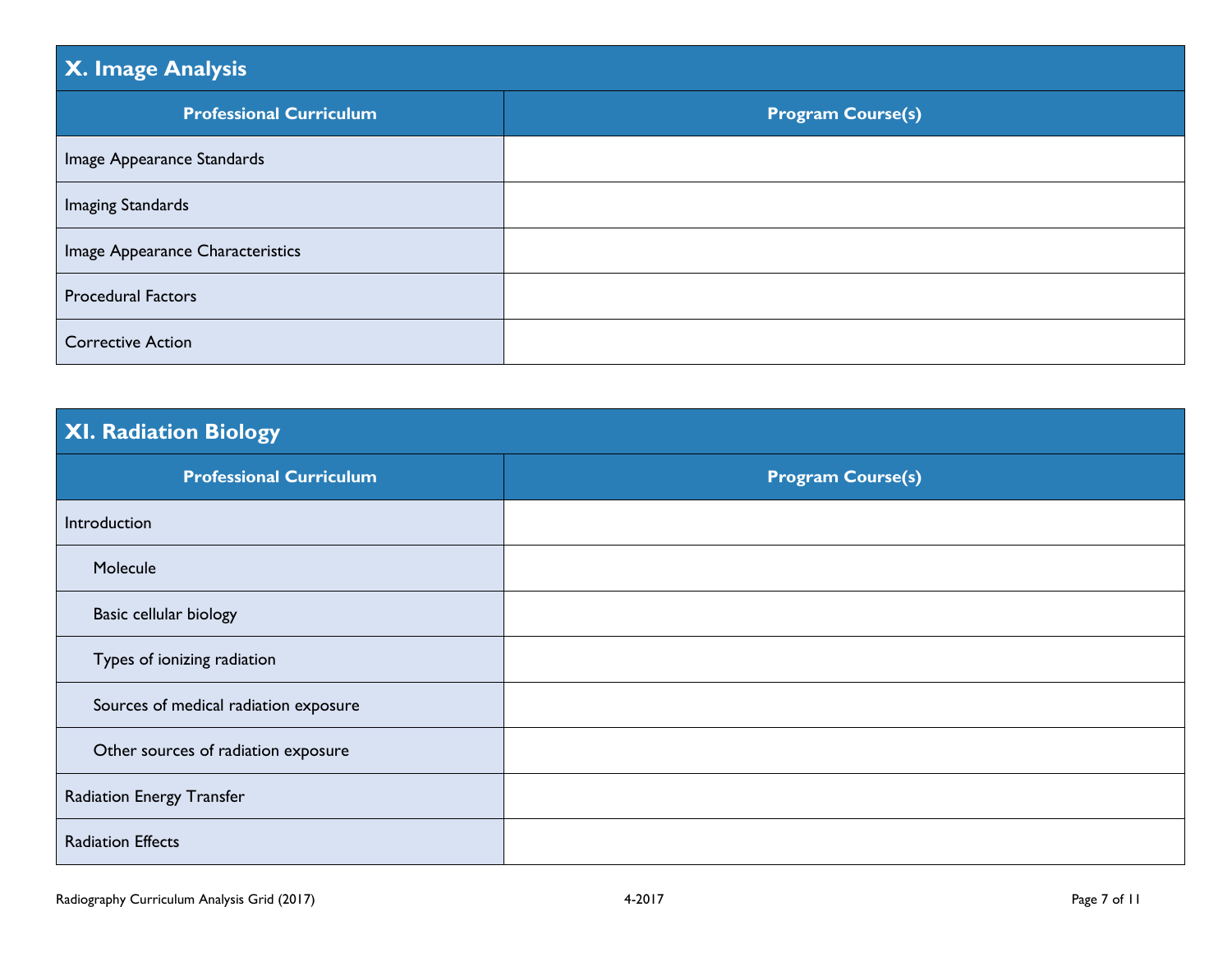| Radiosensitivity and Response |  |
|-------------------------------|--|
|-------------------------------|--|

| <b>XII. Radiation Protection</b>                      |                          |
|-------------------------------------------------------|--------------------------|
| <b>Professional Curriculum</b>                        | <b>Program Course(s)</b> |
| Introduction                                          |                          |
| Justification for radiation protection                |                          |
| Potential biological damage of ionizing radiation     |                          |
| Objectives of a radiation protection program          |                          |
| Sources of radiation                                  |                          |
| Legal and ethical responsibilities                    |                          |
| Units, Detection and Measurement                      |                          |
| Surveys, Regulatory/Advisory Agencies and Regulations |                          |
| <b>Personnel Monitoring</b>                           |                          |
| Application                                           |                          |
| <b>Patient Protection</b>                             |                          |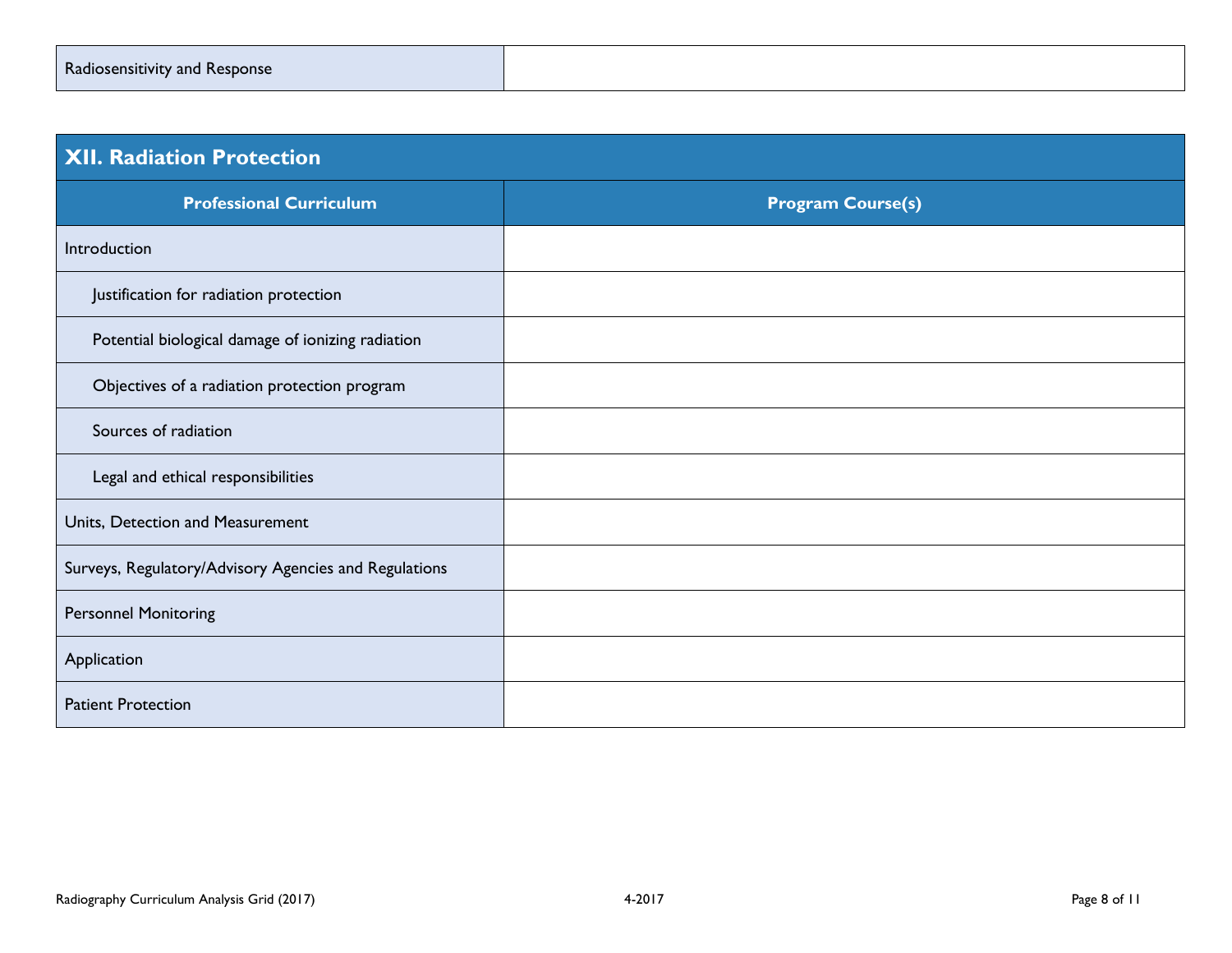# **XIII. Clinical Practice Professional Curriculum Program Course(s)** Clinical Practice Procedural Performance Clinical Competency

| XIV. Patient Care in Radiologic Sciences          |                          |
|---------------------------------------------------|--------------------------|
| <b>Professional Curriculum</b>                    | <b>Program Course(s)</b> |
| Health Care Team                                  |                          |
| Professionalism and Communication in Patient Care |                          |
| Patient/Radiographer Interactions                 |                          |
| Safety and Transfer                               |                          |
| <b>Evaluating Physical Needs</b>                  |                          |
| <b>Infection Control</b>                          |                          |
| <b>Medical Emergencies</b>                        |                          |
| Trauma                                            |                          |
| Reactions to Contrast Agents                      |                          |
| Tubes, Catheters, Lines and Other Devices         |                          |
| Mobile and Surgical Radiography                   |                          |

Radiography Curriculum Analysis Grid (2017) **Accord Accord Accord Accord Accord Accord Accord Accord Accord Accord Accord Accord Accord Accord Accord Accord Page 9 of 11**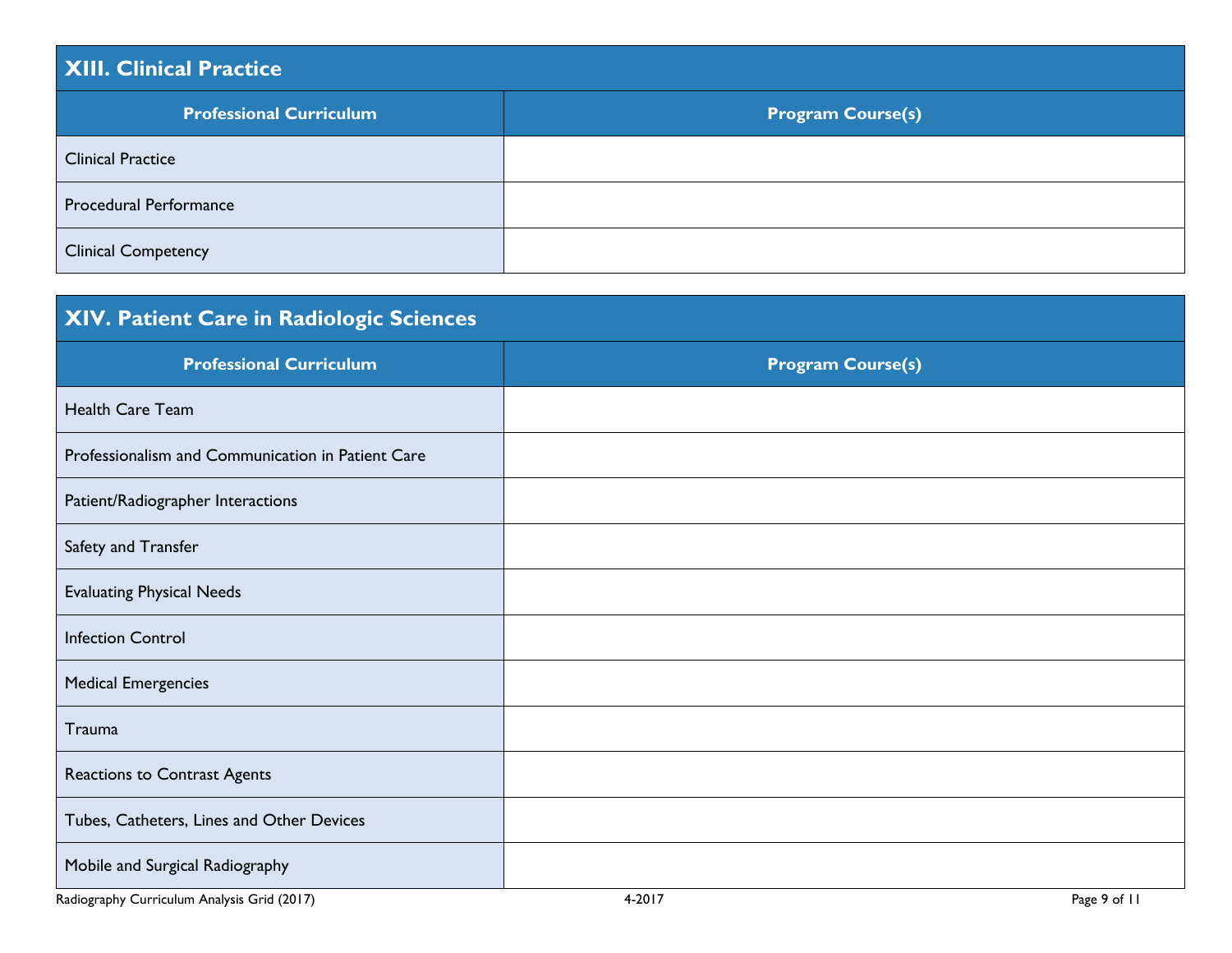| XV. Radiographic Procedures                                       |                          |
|-------------------------------------------------------------------|--------------------------|
| <b>Professional Curriculum</b>                                    | <b>Program Course(s)</b> |
| Standard Terminology for Positioning and Projection               |                          |
| <b>General Considerations</b>                                     |                          |
| <b>Patient Considerations</b>                                     |                          |
| Positioning Considerations for Routine Radiographic<br>Procedures |                          |
| <b>Procedural Considerations for Contrast Studies</b>             |                          |

## **XVI. Radiographic Pathology**

| <b>Professional Curriculum</b>                                | <b>Program Course(s)</b> |
|---------------------------------------------------------------|--------------------------|
| Definitions/Terminology                                       |                          |
| Causes of Disease (Process, Examples)                         |                          |
| Radiologic Pathology (Definitions, Etiology, Examples, Sites, |                          |
| Complications, Prognosis, Radiographic Appearance,            |                          |
| Procedural and Technical Considerations, Appropriate          |                          |
| Imaging Modality)                                             |                          |
| <b>Implications for Practice</b>                              |                          |